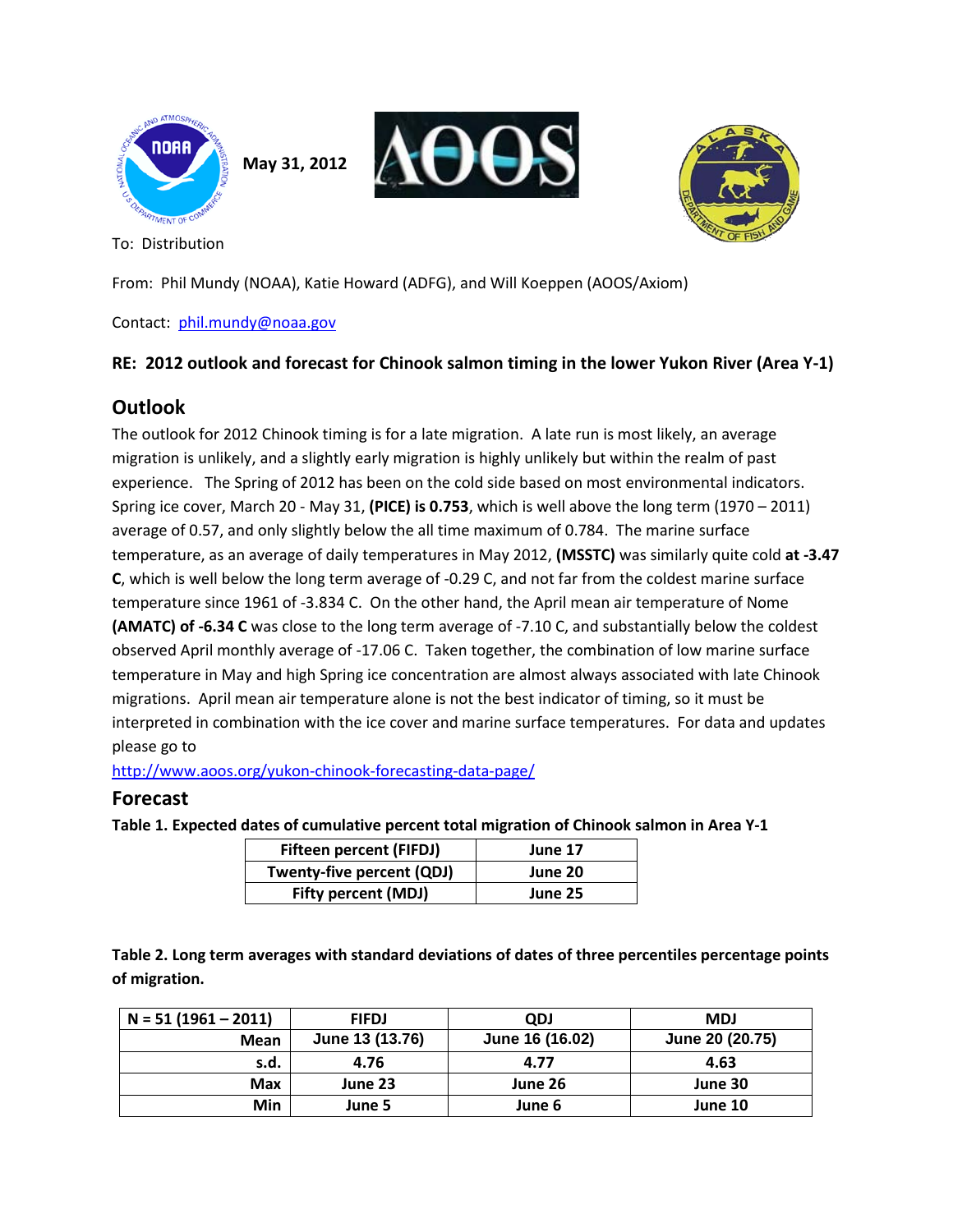Multiple linear regression models provided good fits of the data; statistics given below. Ice concentration did not enter into the forecast models chosen for 2012, however ice is very important to understanding run timing (Mundy and Evenson 2011). Of the twenty-two years with ice concentrations greater than average (0.57) since the first observing season of 1970, the date of the 25<sup>th</sup> percentile, QDJ, was earlier than average (June 16) only two times (2/22). Of the ten years when ice concentrations have equaled or exceeded 0.70 (70%), only three years have been earlier than the forecasted QDJ of June 20 (3/10), nine were later than average (June 16) (9/10) and one was slightly early, (1/10). Hence the experience of the past indicates that a late run is most likely, an average migration is unlikely, and a slightly early migration is highly unlikely but within the realm of past experience.

### **Acknowledgments**

In addition to the people issuing this memo, the outlook and forecast were prepared with help and advice from Peter Olsson, Ivan Show, Brian BJ Stone and Stephanie Schmidt. Material support was provided by the Alaska Ocean Observing System, the Alaska Department of Fish and Game Division of Commercial Fisheries, and the National Oceanic and Atmospheric Administration's Alaska Fisheries Science Center.

### **Disclaimer and Notice to Users**

The user assumes the entire risk related to use of this information, these data and the associated web site. In no event will AOOS, its contributing partners, NOAA and ADFG, or any of their employees or agents be liable to a user or any third party for any direct, indirect, incidental, consequential, special or exemplary damages, loss of life or lost profits resulting from any use, misuse or reliance on any of the data or information appearing in this report and its associated website.

# **Reference**

Mundy, P. R., and Evenson, D. F. 2011. Environmental controls of phenology of high-latitude Chinook salmon populations of the Yukon River, North America, with application to fishery management. ICES Journal of Marine Science, 68: 1155–1164.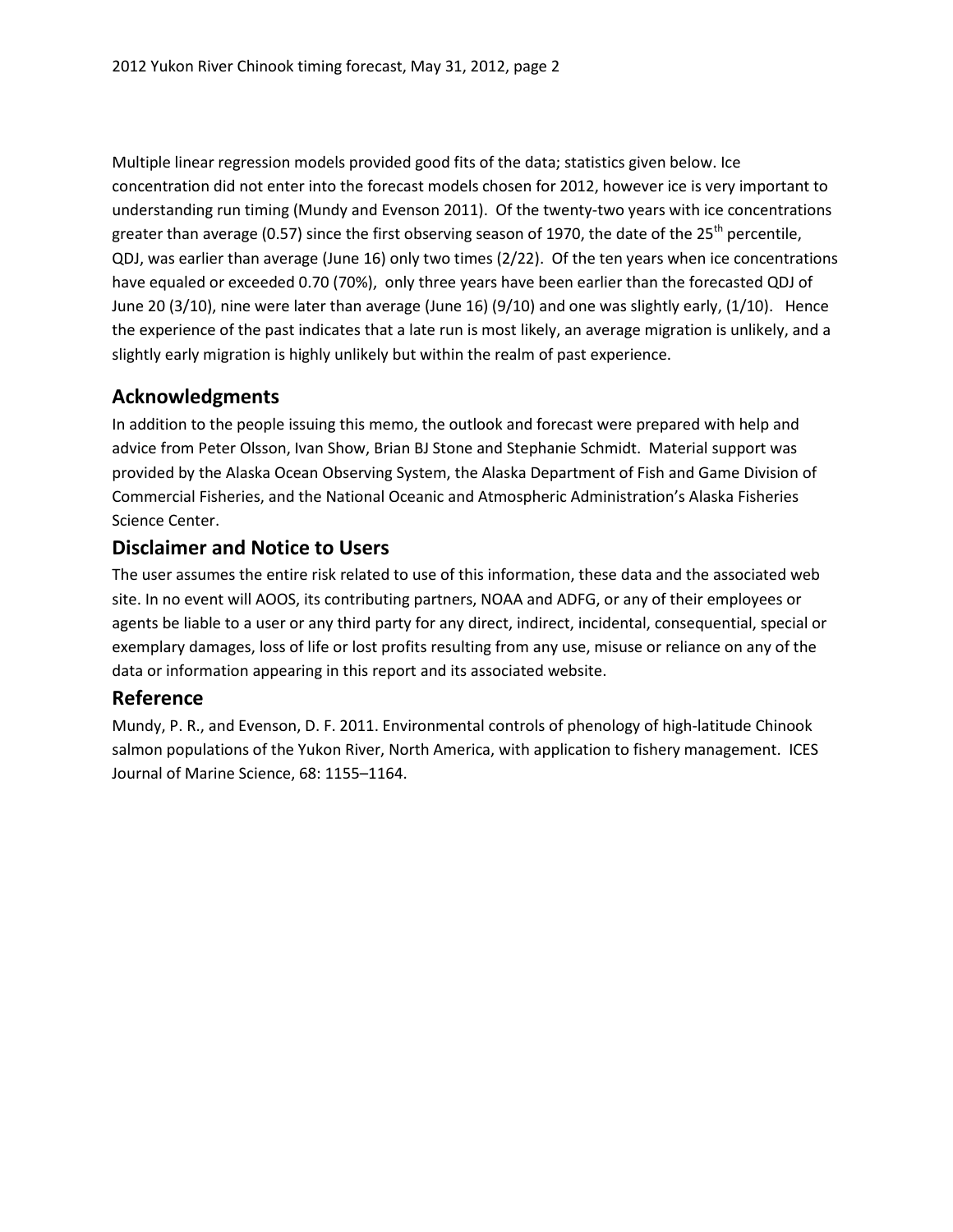# **Regression Models**

FIFDJ = 8.7985 - 0.6433(AMATC) – 1.3574(MSSTC)

QDJ = 11.4925 – 0.5735(AMATC) – 1.5504(MSSTC)

MDJ = 17.3998 – 0.4032(AMATC) – 1.6479(MSSTC)

AMATC MSSTC on FIFDJ **FIFDJ =** 

**17.5871**

| <b>Regression Statistics</b> |         |  |  |  |  |  |
|------------------------------|---------|--|--|--|--|--|
| Multiple R                   | 0.7881  |  |  |  |  |  |
| R Square                     | 0.6211  |  |  |  |  |  |
| Adjusted R                   | 0.6053  |  |  |  |  |  |
| Square                       |         |  |  |  |  |  |
| Standard                     | 2.9933  |  |  |  |  |  |
| Error                        |         |  |  |  |  |  |
| Observation                  | 51.0000 |  |  |  |  |  |

#### ANOVA

| .          |         |           |          |         |                |
|------------|---------|-----------|----------|---------|----------------|
|            | df      | SS        | ΜS       |         | Significance F |
| Regression | 2.0000  | 705.0898  | 352.5449 | 39.3459 | 0.0000         |
| Residual   | 48.0000 | 430.0867  | 8.9601   |         |                |
| Total      | 50.0000 | 1135.1765 |          |         |                |

|           | Coefficients | Standard<br>Error | t Stat  | P-value | Lower<br>95% | Upper<br>95% |
|-----------|--------------|-------------------|---------|---------|--------------|--------------|
| Intercept | 8.7985       | 1.1167            | 7.8793  | 0.0000  | 6.5533       | 11 0437      |
| AMATC.    | $-0.6433$    | 0.1516            | -4.2436 | 0.0001  | -0.9481      | -0.3385      |
| MSSTC.    | $-1.3574$    | 0.3001            | -4.5237 | 0.0000  | -1.9608      | $-0.7541$    |

AMATC MSSTC on QDJ **QDJ =** 

**20.5087**

| <b>Regression Statistics</b> |         |  |  |  |  |
|------------------------------|---------|--|--|--|--|
| Multiple R                   | 0.8062  |  |  |  |  |
| R Square                     | 0.6499  |  |  |  |  |
| Adjusted R                   | 0.6354  |  |  |  |  |
| Square                       |         |  |  |  |  |
| Standard                     | 2.8821  |  |  |  |  |
| Error                        |         |  |  |  |  |
| Observation                  | 51.0000 |  |  |  |  |
|                              |         |  |  |  |  |

#### ANOVA

|            | df      | SS        | ΜS       |         | Significance F |
|------------|---------|-----------|----------|---------|----------------|
| Regression | 2.0000  | 740.2739  | 370.1370 | 44.5605 | 0.0000         |
| Residual   | 48.0000 | 398.7065  | 8.3064   |         |                |
| Total      | 50.0000 | 1138.9804 |          |         |                |